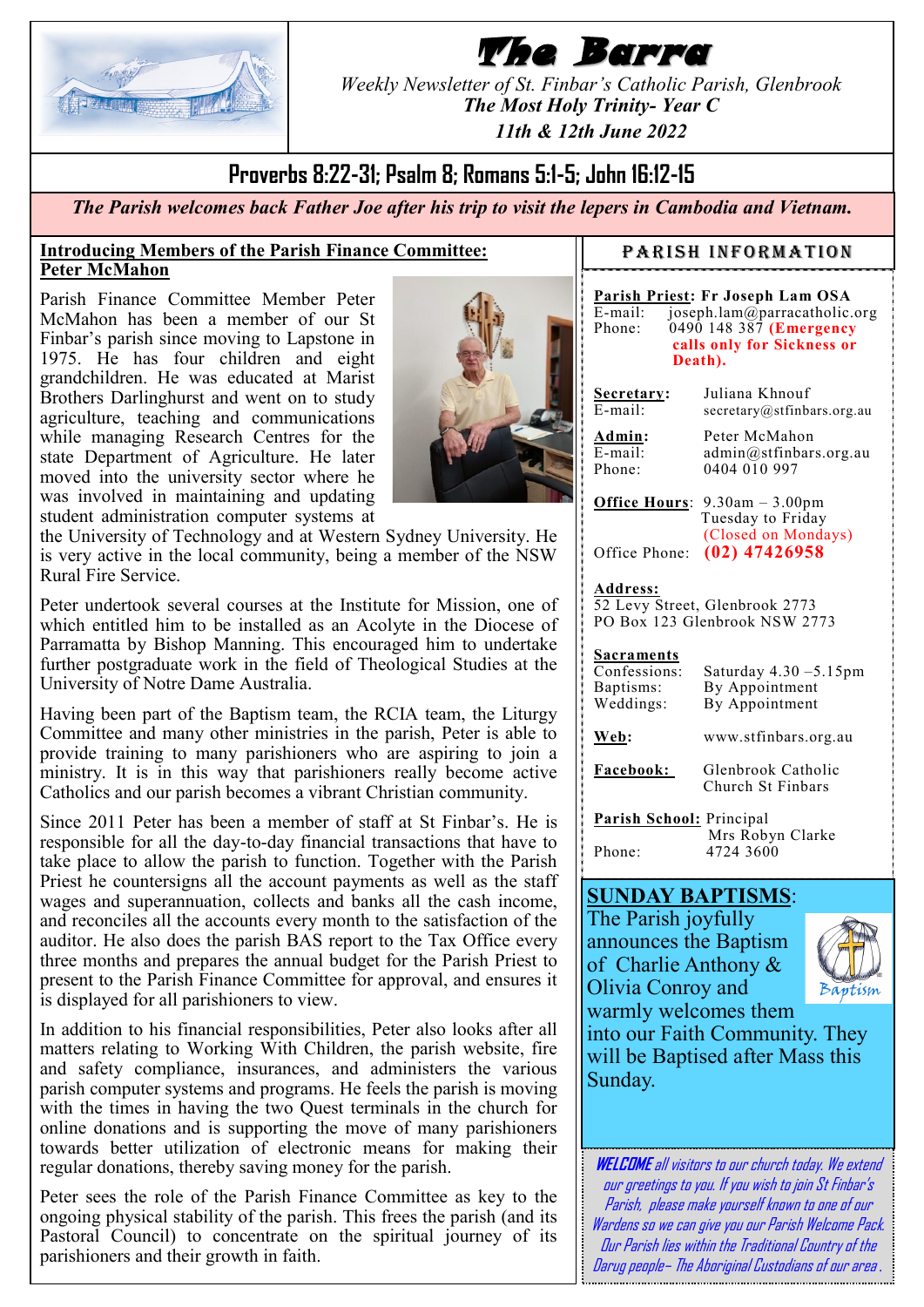# Parish Calendar

# ST. FINBAR'S PARISH NEWS

| Sunday<br>12th June                | 7.30am Mass                                                       | <b>CONCERT FOR BUSH SCHOOL CAMBODIA</b><br><b>AT ST FINBAR'S</b>                                             |  |  |
|------------------------------------|-------------------------------------------------------------------|--------------------------------------------------------------------------------------------------------------|--|--|
|                                    | 9.30am Mass-Deacon Andrew's Farewell                              | The concert will be held in the Parish Hall on Sat.                                                          |  |  |
| The Mast Haly<br>Trinity           | <b>Live Streaming Link</b>                                        | 18 <sup>th</sup> June, commencing 7.00pm, following Vigil                                                    |  |  |
| Year C                             | https://youtu.be/DQzWSd7uYcs                                      | Mass. It is an evening of lively musical<br>entertainment with the addition of an important                  |  |  |
|                                    | 10.45am Baptism                                                   | short film about Cambodia. The cost is \$25 per                                                              |  |  |
|                                    |                                                                   | person, \$45 for family. Supper will be available at                                                         |  |  |
| Monday<br>13th June                |                                                                   | interval, including special Cambodian soup. It will<br>be the $6th$ concert at St Finbar's in support of the |  |  |
| St Anthony of                      | No Mass, Office is closed                                         | Cambodian school and promises to be an enjoyable<br>night for all. To book tickets call Doug on              |  |  |
| Padua                              |                                                                   | 0403 303 943. See also the flyer in the Narthex.                                                             |  |  |
| Tuesday<br>14th June               | 9.15am Mass                                                       | <b>BLUE MOUNTAINS MUSICIANS:</b><br>Facilitator Chris Wilson                                                 |  |  |
|                                    | 5.30pm Cantabile Choir Practice                                   | Musicians from each parish (or their                                                                         |  |  |
|                                    | 7.00pm Parish Council Meeting M/R                                 | representatives) are invited to our first follow-up<br>meeting planned for Wednesday June 22 at St           |  |  |
| Wednesday                          | 9.15am Mass followed by Rosary                                    | Thomas Aquinas church at Springwood<br>beginning at 7.30pm.                                                  |  |  |
| 15th June                          | 9.30am Playgroup P/C                                              | The focus of this meeting is to explore the                                                                  |  |  |
|                                    |                                                                   | feasibility of an Ecumenical deanery Christmas<br>Carol experience so others who share this vision           |  |  |
|                                    | 7.00pm Bridge Club P/C                                            | are also invited to attend or share their ideas with<br>the music team in your parish. To confirm your       |  |  |
| <b>Thursday</b><br>16th June       | 9.15am Healing Mass followed by morning tea                       | attendance or to seek clarification on this<br>initiative please contact Chris by email:                     |  |  |
|                                    | 1.30pm Bridge Club P/C                                            | CWILSON@stdominics.nsw.edu.au                                                                                |  |  |
|                                    | 5.30pm Communion Preparation Session                              |                                                                                                              |  |  |
|                                    | 7.30pm Blue Mountains Folks Dance P/C                             |                                                                                                              |  |  |
| Friday                             | 9.15am Mass                                                       |                                                                                                              |  |  |
| 17th June                          | 10.00am Barnardo's Fashion Parade P/C                             | WOWNTAINS COM                                                                                                |  |  |
|                                    |                                                                   | $E_{\vec{P}}$                                                                                                |  |  |
| Saturday<br>18th June              | 9.15am Mass and Training for Acolytes and Altar<br><b>Servers</b> | En Aranjuez con tu Amor<br>The Planets: Jupiter                                                              |  |  |
|                                    | 11.30am Te Deum's Choir Practice                                  | Inspired by human hope and happiness                                                                         |  |  |
|                                    | 4.30pm Confessions                                                | with the beautiful acoustics of<br>Featuring Owen Morris                                                     |  |  |
|                                    | 5.30pm Vigil Mass                                                 | Principal Trumpet, Melbourne Symphony Orchestra<br>and organist, Samuel Tien                                 |  |  |
|                                    | <b>Live Streaming Link</b>                                        | Adults \$20   Concessions \$10   Under 15 FREE                                                               |  |  |
|                                    | https://youtu.be/wDG5_gfTki8                                      | <b>FPOINTS 12 June 2022</b>                                                                                  |  |  |
|                                    | 7.00pm Cambodia Concert P/C                                       | Heat or Eat. Unbelievable<br>WALK Milk Stranger Sunday 19 June                                               |  |  |
|                                    |                                                                   | choices. Power bills or food?<br>Catholic Weekly.                                                            |  |  |
| Sunday                             | 7.30am Mass                                                       | • Crushing the Church. The<br><b>Heat or Eat?</b><br>ACT plan to remove                                      |  |  |
| 19th June<br>The Mast Haly         | <b>9.30am Mass</b>                                                | religious freedom.<br>• Off to Rome. Abdallah's to                                                           |  |  |
| <b>Body and Blood of</b><br>Christ | 1.30pm Bridge Club P/C                                            | address the world's families.<br>Winter of discontent<br>Plenary 2022: How we got                            |  |  |
| Year C                             | <b>6.00pm Youth Mass</b>                                          | there and the issues at stake.<br>· Book review: A love you                                                  |  |  |
|                                    | 7.00pm Senior Youth Group                                         | can trust<br>• Caroline Jones: A journalist of life                                                          |  |  |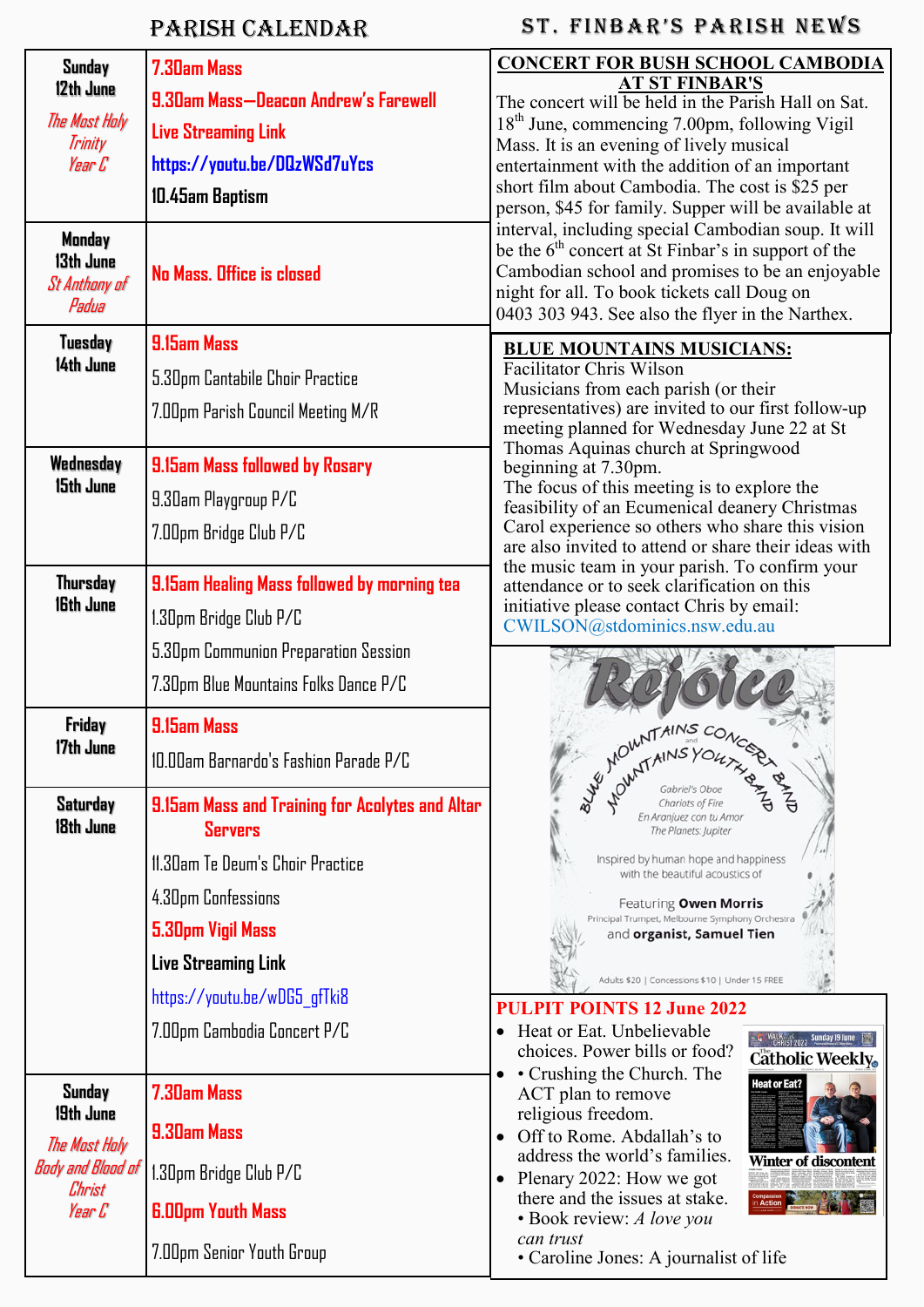#### *Positions Vacant:*

- Senior Administrative Support Coordinator Diocese of Parramatta
- Youth Minister/Coordinator (part-time) St Bernadette's Parish, Castle Hill
- Service Desk Analyst Diocese of Parramatta **Applications close 10pm Monday 13 June.** Regional Coordinator – Confraternity of Christian Doctrine, Diocese of Parramatta – **Applications close 10pm Sunday 26 June**

More details at: [parracatholic.org/employment](http://parracatholic.org/employment)

- Disability Support Worker Garden Crew Catholic Care Western Sydney and the Blue Mountains.
- Community Outreach Worker Aboriginal Identified Catholic Care Western Sydney and the Blue Mountains.
- Family Preservation Caseworker Catholic Care Western Sydney and the Blue Mountains.

More details at: <https://www.seek.com.au/jobs?advertiserid=39387017> or by emailing [careers@ccss.org.au](mailto:careers@ccss.org.au) *Free lecture - The Outsider Pope: Where is Francis leading our Church?*

Tuesday 5 July 7.30pm - Novotel Parramatta, 350 Church St Parramatta.

Vatican correspondent from the international *The Tablet* magazine, author and speaker Christopher Lamb will present a free lecture reflecting on Pope Francis' battle to renew the Church and Pope Francis as a human being. RSVP essential by 2 July to  $mark.oconnor@parracatholic.org$ 

### *Office for Worship RCIA Seminar Series: Beginning 3 August*

The Office For Worship will be running a series for RCIA coordinators & teams and anyone who might be interested in understanding the RCIA process. Topics to be covered include: The Fundamentals of RCIA, Ecclesiology, Social Teaching of the Church, and the journey of Mystagogia. The workshops will run on five Wednesday evenings from 3 to 31 August at the Bishop Bede Heather Centre, Blacktown. If you are interested or would like more information, please contact [anne.stanton@parracatholic.org](mailto:anne.stanton@parracatholic.org) or at (02) 8838 3456.

### **REFUGEE WEEK June 19th - 26th**

To mark the week Mt Vic Flicks and Blue Mountains Refugee Support Group have organised a fundraising screening of the award-winning documentary by Alfred Pek, FREEDOM STREET, a portrait of some of the 14,000 refugees and asylum seekers stuck in Indonesia, victims of Australia's refugee policies and Indonesian government indifference to their plight.



Tickets are now available at \$25 each through Trybooking.com.

The film will be screened at 6pm Monday 27th June at Mt Vic Flicks Harley St Mt Victoria. This is one of our major fund raisers through the year to assist us in providing money for refugees to help pay for rent, food, school and educational needs and other family requirements for the families we are supporting. We also use funds to help pay legal costs and visa and other government charges which refugees desperately need but have no money to pay for.

### **BANARDOS WESTERN REGION AUXILIAY**

**STAFFORD LADIES FASHIONS - FASHION PARADE & SALE WITH LUNCH**

Dresses, skirts, stacks, blouses, etc., sizes 8-24 A 'Sellout Winter' Sale discounted 30%-50%

**AT ST FINBAR'S CHURCH HALL - 52 LEVY STREET GLENBROOK Friday 17th June 2022, Parade commences at 11am Garments ready for inspection from 10am**

**\$7.50 for lunch—plus parade & sale (Lucky door prize & trading table)** Inquiries Julie 47395969, John 47363837 Proceeds to aid Barnardos Australia The Children's Charity registered charity no. CFN 13840



We invite members of the Parish to take advantage of our

legal services specialising in :

urt Appearances

| • Property Law              | $\bullet$ Family Law  |
|-----------------------------|-----------------------|
| • Business Law              | ● Negligence Law      |
| $\bullet\,$ Wills & Estates | <b>Court Appearan</b> |

Phone: 02 47315899 **www.batemanbattersby.com.au Enquiries@batemanbattersby.com.au**



**GRACE FUNERALS** 

**Engrado Lado of Grana Forecal** 

PENRITH | BLUE MOUNTAINS | WESTERN SYDNE







**Deceased estates & will disputes Suite 4, 311 HighStreet Penrith NSW 2750**

**4729 5200**

 **[www.turnerfreeman.com.au](http://www.turnerfreeman.com.au/)** 

 **Gerard.Morson@turnerfreeman.com.au**